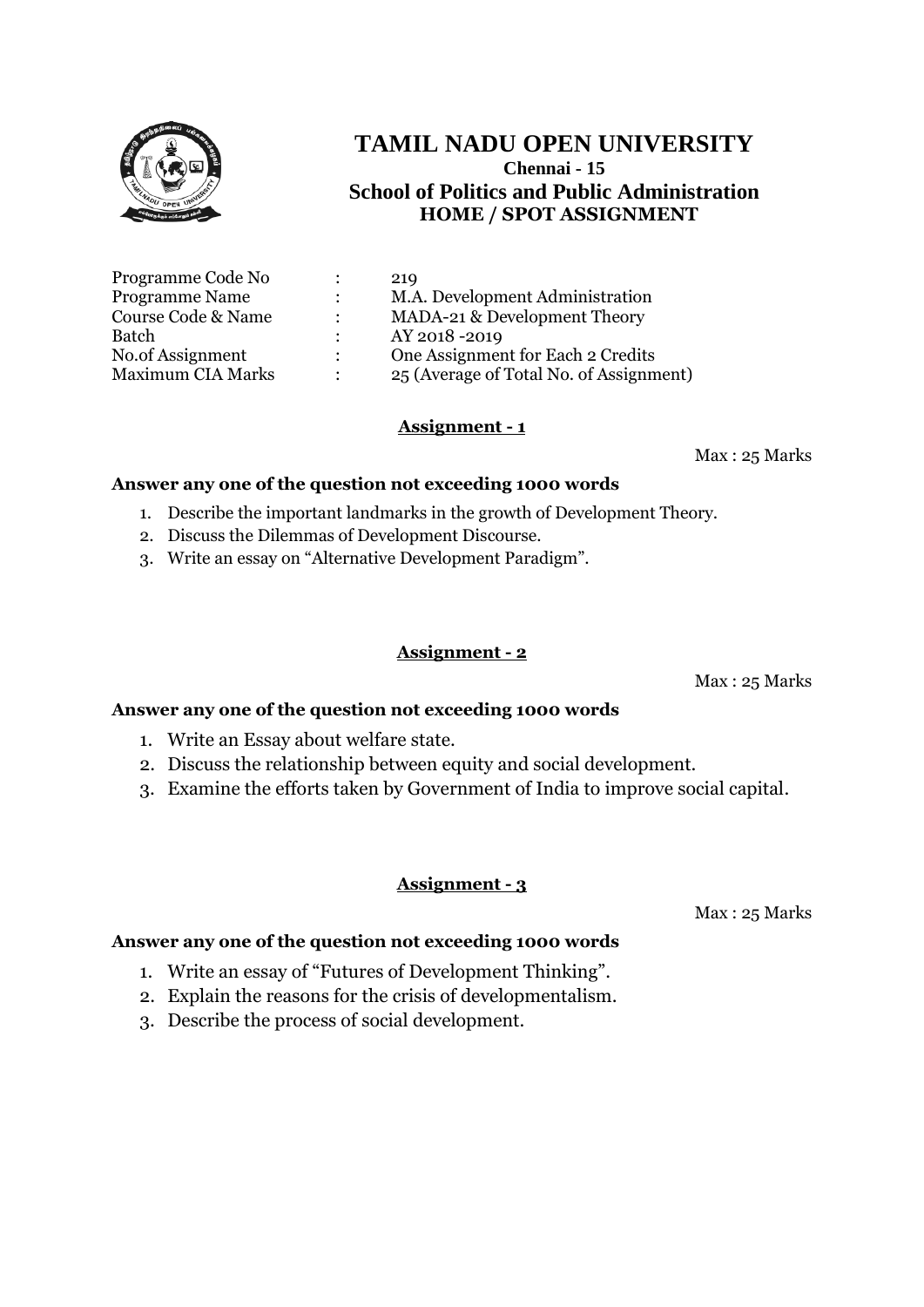

| Programme Code No        |               | 219                                     |
|--------------------------|---------------|-----------------------------------------|
| <b>Programme Name</b>    |               | M.A. Development Administration         |
| Course Code & Name       | $\bullet$     | MADA-22 & Public Policy Analysis        |
| <b>Batch</b>             |               | AY 2018 -2019                           |
| No.of Assignment         | $\mathcal{L}$ | One Assignment for Each 2 Credits       |
| <b>Maximum CIA Marks</b> |               | 25 (Average of Total No. of Assignment) |

# **Assignment - 1**

Max : 25 Marks

#### **Answer any one of the question not exceeding 1000 words**

- 1. Examine the issues of Policy Analysis.
- 2. Discuss the impact of Liberalisation on public policy.
- 3. Describe the models of Policy analysis.

#### **Assignment - 2**

Max : 25 Marks

### **Answer any one of the question not exceeding 1000 words**

- 1. Analyse the role of NGOs in Policy making in India.
- 2. Elucidate the approaches to policy implementation.
- 3. Describe the forms of policy evaluation.

### **Assignment - 3**

Max : 25 Marks

- 1. Explain the environment policy of India.
- 2. Write an essay on urban development policy of India.
- 3. Explain the meaning, nature, scope and importance of public policy analysis.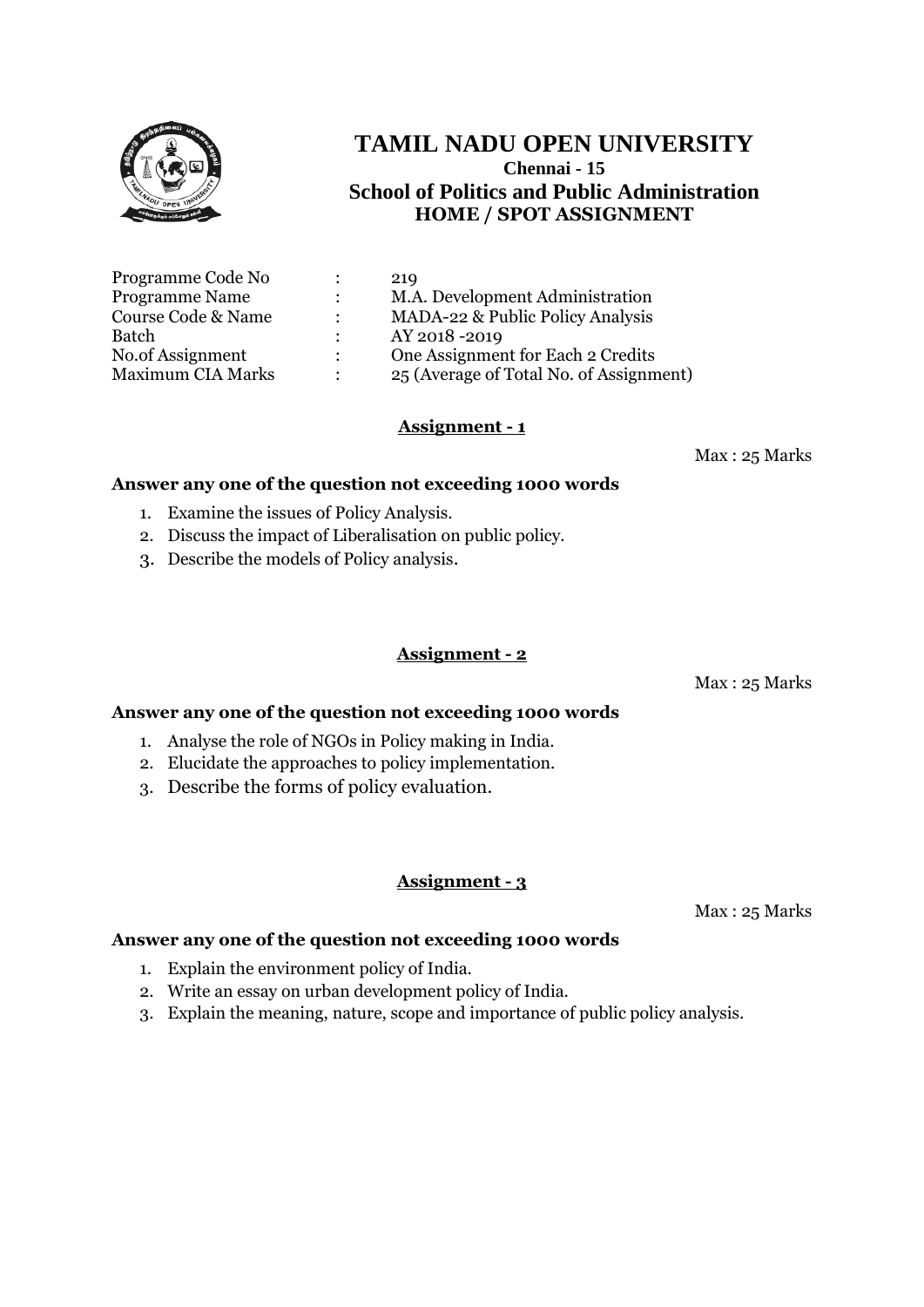

| Programme Code No        | 219                                     |
|--------------------------|-----------------------------------------|
| <b>Programme Name</b>    | M.A. Development Administration         |
| Course Code & Name       | MADA-23 & Public Service Management     |
| Batch                    | AY 2018 -2019                           |
| No.of Assignment         | One Assignment for Each 2 Credits       |
| <b>Maximum CIA Marks</b> | 25 (Average of Total No. of Assignment) |

### **Assignment - 1**

Max : 25 Marks

### **Answer any one of the question not exceeding 1000 words**

- 1. Evaluate the contribution of Margaret Tetcher's contribution to public service management.
- 2. Discuss the objectives and features of public choice theory.
- 3. Evaluate the impact of Globalisation on Public Services.

### **Assignment - 2**

Max : 25 Marks

### **Answer any one of the question not exceeding 1000 words**

- 1. Write an Essay on Responsive Government.
- 2. Examine the reasons for the reducing the role of State.
- 3. Discuss the Goals of Entrepreneurial Government.

### **Assignment - 3**

Max : 25 Marks

- 1. Evaluate the impact of Information and Communication Technologies on Governance.
- 2. Trace the important landmarks in the process of shift from Public Administration to public service management.
- **3.** Describe the Importance of the public choice theory.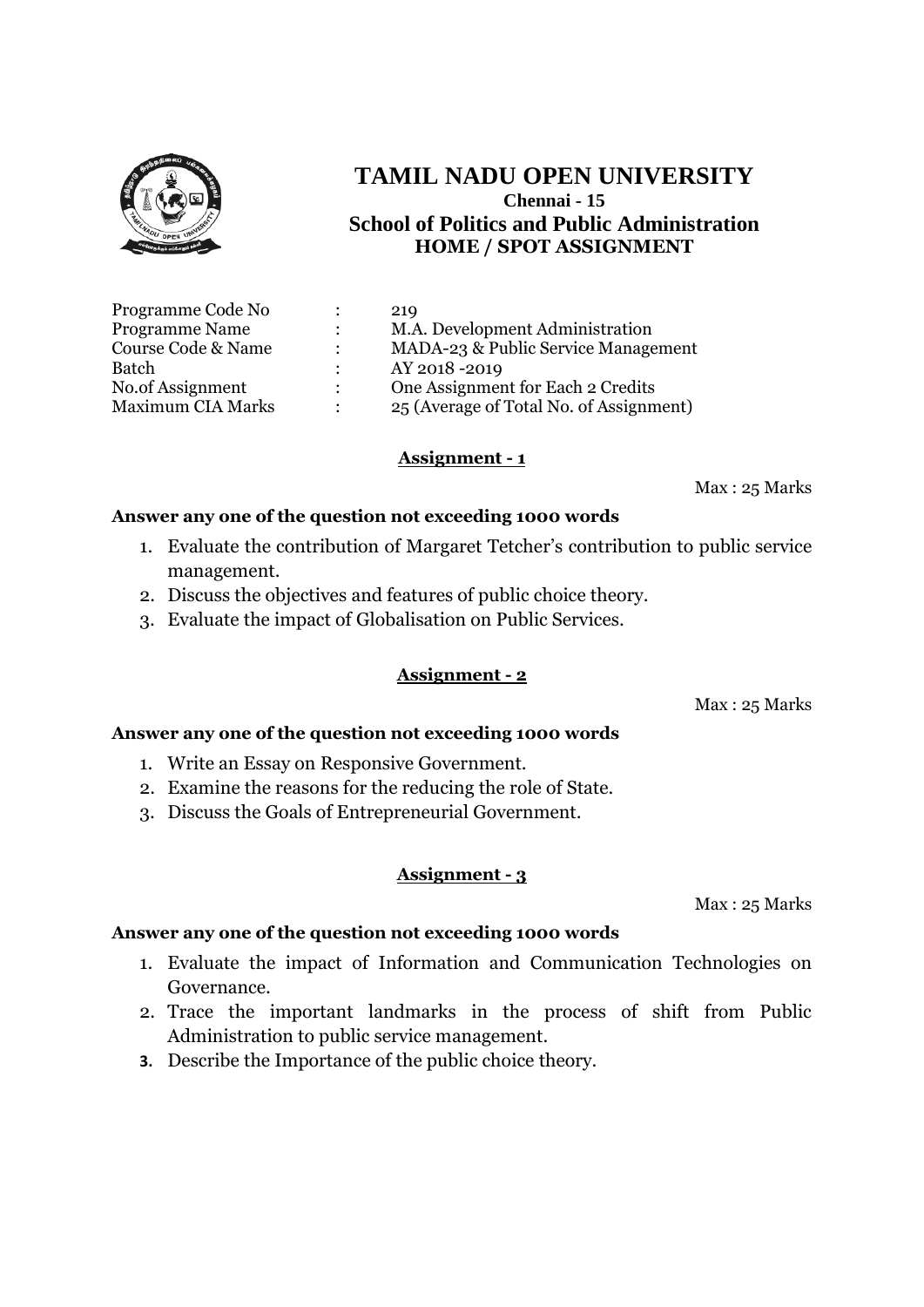

| Programme Code No        |               | 219                                     |
|--------------------------|---------------|-----------------------------------------|
| <b>Programme Name</b>    |               | M.A. Development Administration         |
| Course Code & Name       |               | MADA-24 & Globalisation and Development |
| Batch                    |               | AY 2018 -2019                           |
| No.of Assignment         | $\mathcal{L}$ | One Assignment for Each 2 Credits       |
| <b>Maximum CIA Marks</b> |               | 25 (Average of Total No. of Assignment) |

# **Assignment - 1**

Max : 25 Marks

#### **Answer any one of the question not exceeding 1000 words**

- 1. Discuss the role of technology in human life.
- 2. Analyse the impact of liberalization on global development.
- 3. Explain the structure and functions of world trade organization.

### **Assignment - 2**

Max : 25 Marks

#### **Answer any one of the question not exceeding 1000 words**

- 1. Elucidate the trade related intellectual property rights.
- 2. Comment on freedom and capability as strategies of development.
- 3. Mention in detail the dimensions of development.

### **Assignment - 3**

Max : 25 Marks

- 1. Write an essay on ecological capital and economic growth.
- 2. Bring out the significance of building local governance and alliances.
- 3. Critically evaluate the role played by technology in Human life.